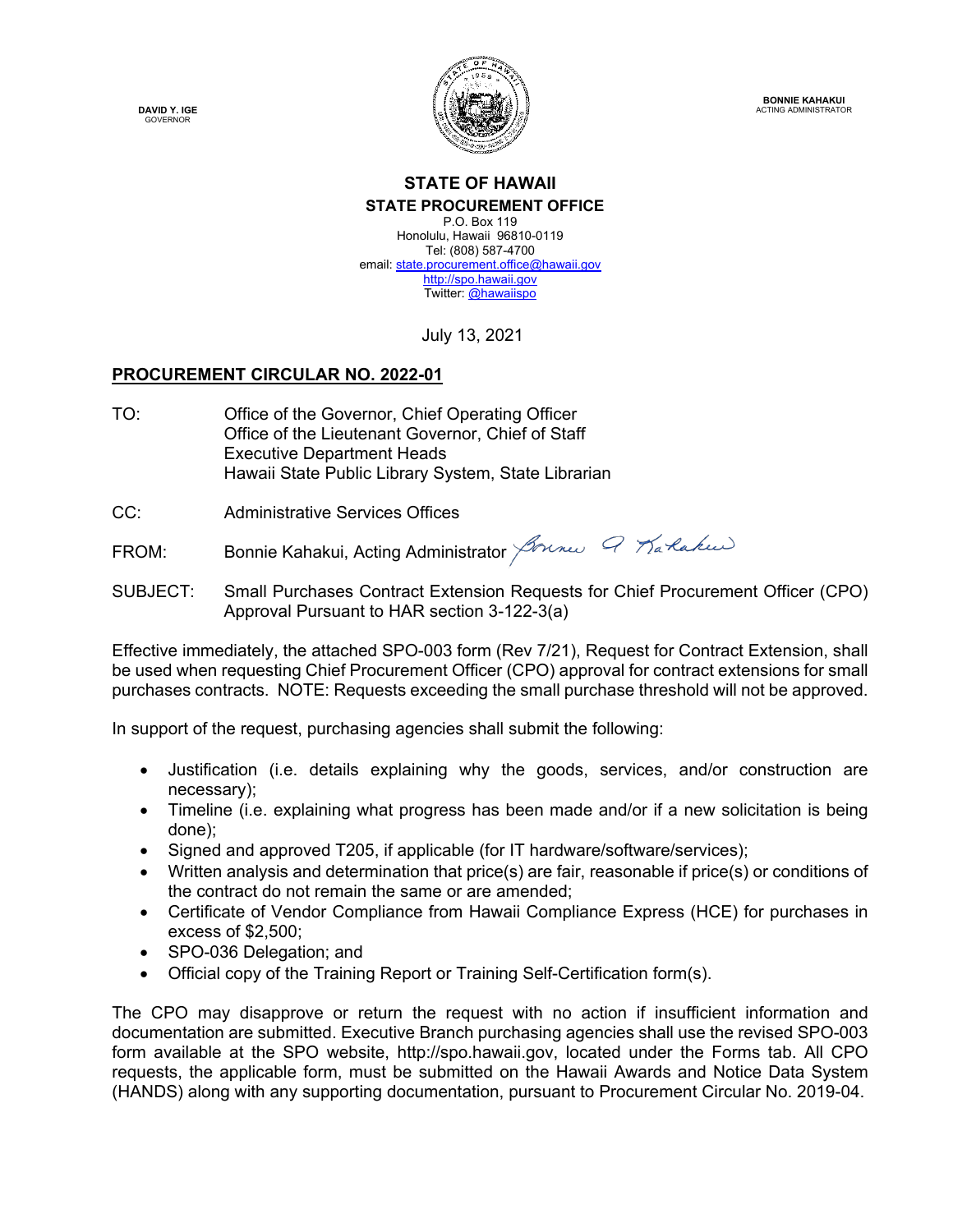Procurement Circular 2022-01 July 13, 2021 Page 2

https://spo.hawaii.gov/wp-content/uploads/2018/10/PC2019-04-Requests-for-CPO-Approvalsigned-10-9-2018.pdf

Thank you for your cooperation in this matter. Your staff may contact Stacey Kauleinamoku at 586- 0571 or stacey.l.kauleinamoku@hawaii.gov, or you may contact me at 587-4700.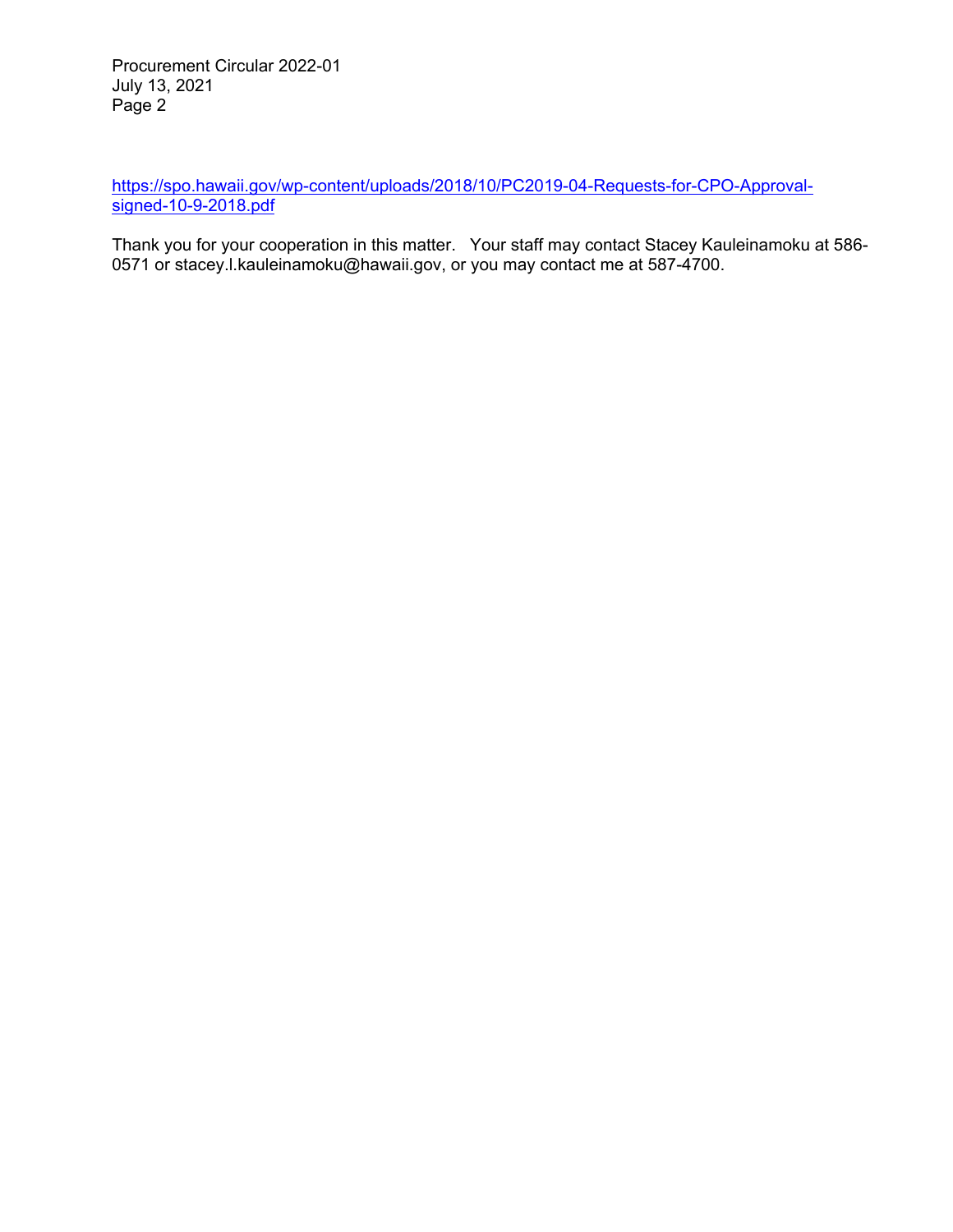

## **STATE PROCUREMENT OFFICE REQUEST FOR CONTRACT EXTENSION**

TO:

Chief Procurement Officer

FROM:

*Name of Requesting Department*

| Pursuant to HAR chapter 3-122, Subchapter 2, the Department requests approval for the following:                                                                       |                                        |
|------------------------------------------------------------------------------------------------------------------------------------------------------------------------|----------------------------------------|
| 1. Describe the goods, services or construction procured, cite solicitation or contract number, and total contract amount<br>(including all supplemental agreements).  |                                        |
| 2. Identify the method of procurement used for the above contract:                                                                                                     |                                        |
| Competitive Sealed Bidding (HRS §103D-302 and HAR chapter 3-122, Subchapter 5)                                                                                         |                                        |
|                                                                                                                                                                        |                                        |
| Competitive Sealed Proposals (HRS §103D-303 and HAR chapter 3-122, Subchapter 6)                                                                                       |                                        |
| Professional Services (HRS §103D-304 and HAR chapter 3-122, Subchapter 7)<br>Small Purchase (HRS §103D-305 and HAR chapter 3-122, Subchapter 8. NOTE: The total sum of |                                        |
| expenditures, including the extension period, shall not exceed the small purchase threshold)                                                                           |                                        |
| 3. Vendor/Contractor/Service Provider Name:                                                                                                                            |                                        |
|                                                                                                                                                                        |                                        |
| 4. Total term of contract (including initial and all supplementals):<br>Start:                                                                                         | End:                                   |
| 5. Prior SPO-003 Request for Contract Extension:<br>N <sub>o</sub><br>$\Box$ Yes                                                                                       |                                        |
| If yes, prior SPO-003 Request for Contract Extension (CE) Number:                                                                                                      |                                        |
| Prior extension time:                                                                                                                                                  | <b>Prior Extension Amount:</b>         |
| From: $\qquad \qquad$<br>$\Gamma$ o: $\overline{\phantom{a}}$                                                                                                          | \$                                     |
| 6. Current request extension time:                                                                                                                                     |                                        |
| To:<br>From:                                                                                                                                                           | <b>Current Extension Amount:</b><br>\$ |
|                                                                                                                                                                        |                                        |

7. Explain in detail why a contract extension is necessary and, if applicable, why a new contract cannot be executed prior to current contract expiration. If a new solicitation is being done, explain what progress (including a timeline) has been made.